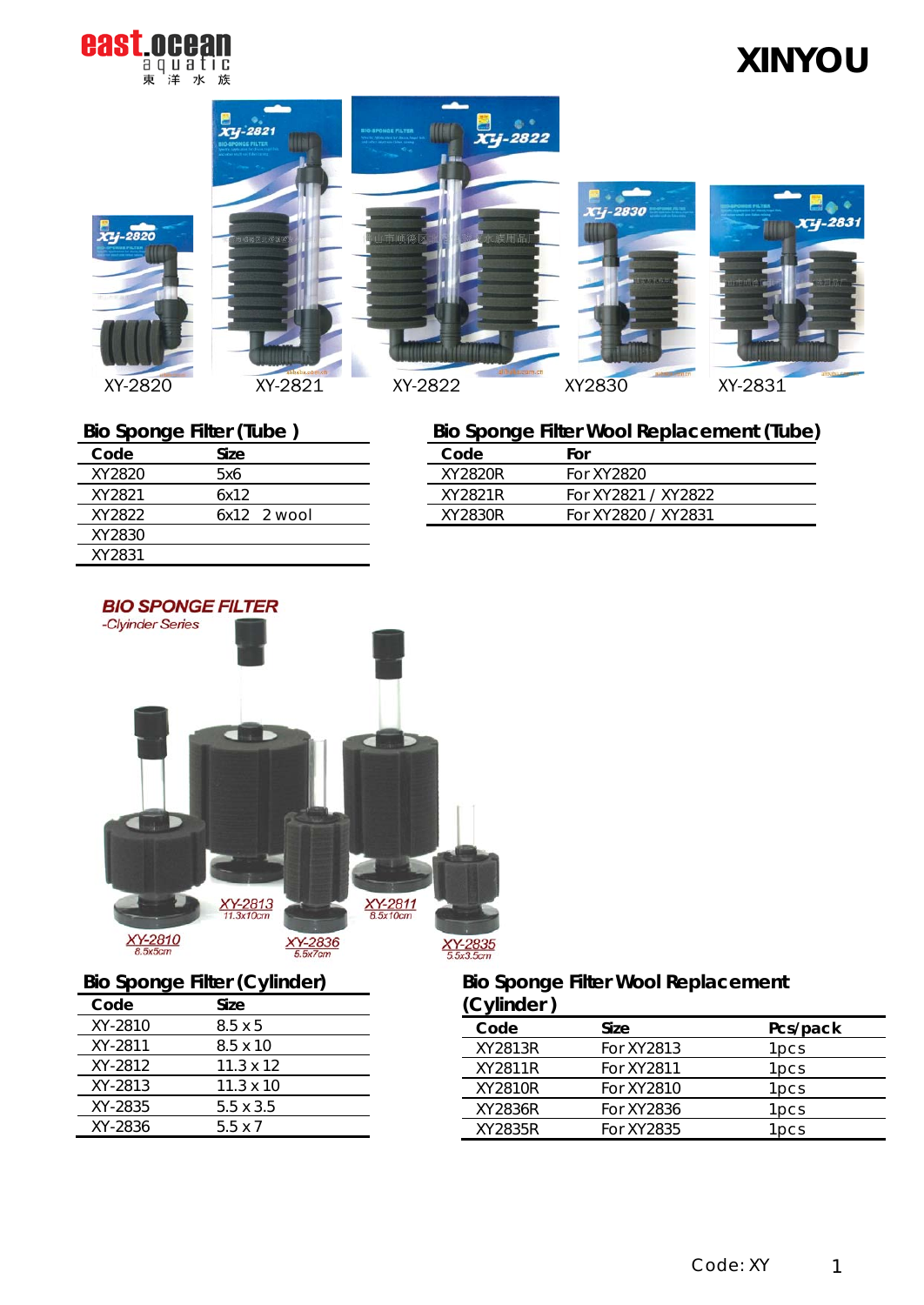

# **XINYOU**



### **XY168 Bio Sponge Filter**

| Code   | Size. |  |
|--------|-------|--|
| XY-168 | 5 x 8 |  |

With Biological Filter Media and Carbon All in one Filter Set for small tank

## **Replacement Wool for External Filter**<br>**BW (Black/White Wool)** WW (White/Wi

WW (White /White Wool)



XY915 BW XY915 WW

montant exter



XY3336 BW XY3336 WW



XY828 BW XY828 WW



**Corner Filter (operate with aeration)**

| Code    | Size   |
|---------|--------|
| XY-2008 | Single |
| XY-2010 | Double |